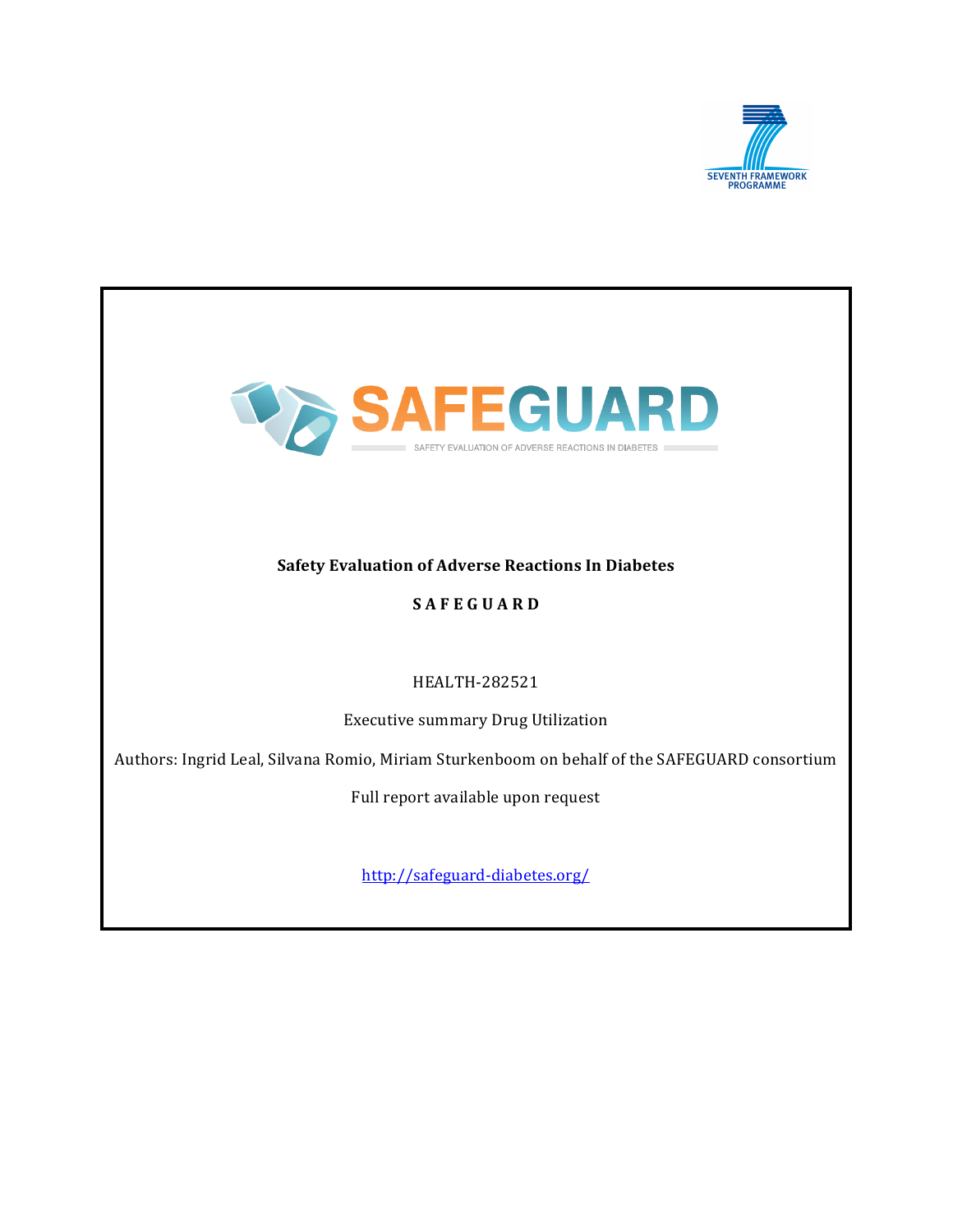#### **Objectives**

Medicines are prescribed to patients with type 2 diabetes mellitus (T2DM) in order to achieve improved glycemic control. Changes in therapy are largely guided by the level of glycemic control obtained, patient characteristics and comorbidities. As glycemic control tends to deteriorate as disease progresses, the medication regimen results in additions or switching of glucose lowering drugs (GLD). This drug utilization study (DUS) aimed to evaluate the utilization of GLD in the general population, the patterns of switching, persistence, concomitant and patient determinants at treatment initiation.

#### **Methods**

The DUS was a descriptive retrospective observational study using routinely collected automated healthcare data from cohort entry from January 1st, 1998 (earliest date valid data available in a contributing database (DB)) to the last data drawn down, data source transfer out, end of registration, end of membership, institutionalization, date of last data drawn down, death (database/patient specific) or December 31<sup>st</sup> 2012. Individuals had to have at least 365 days of continuous enrollment in the database. Data were retrieved from 8 European electronic healthcare DBs (Netherlands: PHARMO, IPCI; Spain: BIFAP; Germany: GePaRD; Italy: Health Search, Regional DBs of Lombardy and Puglia; United Kingdom: CPRD) and one DB from USA (Medicare) that participated in the SAFEGUARD project.

GLDs were defined as prescriptions/dispensings (depending on the type of DB) of drugs with Anatomical Therapeutic Chemical (ATC) Classification code A10. For all the analyses, fixed combinations (i.e. ATC codes beginning with A10BD) were considered for each of the individual constituents of the combination. Duration was provided by each database based on the best available data (e.g. duration calculated based on DDD, legend duration, etc.). Prescription of the same compound were concatenated if the gap between the end of the first of the two prescriptions and the start of the second of the two prescriptions was less than 1.5 times the duration of the first (permissible gap).

In the population level analysis the prevalence (number of prevalent users per 1,000 person years [py]), incidence (number of incident users per 1,000 py) and rate of days exposed (number of exposed days per 1,000 py) of GLD exposure was calculated. The impact of different duration metrics (e.g. duration based on DDD or PDD, days between 2 prescriptions) was also evaluated.

For each GLD treatment group (ATC 5 digits), the frequency and proportion of gaps that ended with a user resuming, switching or discontinuing treatment within 365 days after a period of non-persistence was calculated. In the case of switches, for each GLD category, we identified the GLD category the user was switched to.

The size of gaps was described in terms of the ratio of the size of a gap between two prescriptions of the same GLD group to the duration of the first of the two prescriptions. The size of overlaps (in days) between consecutive prescriptions of drugs from the same GLD treatment group was described. The size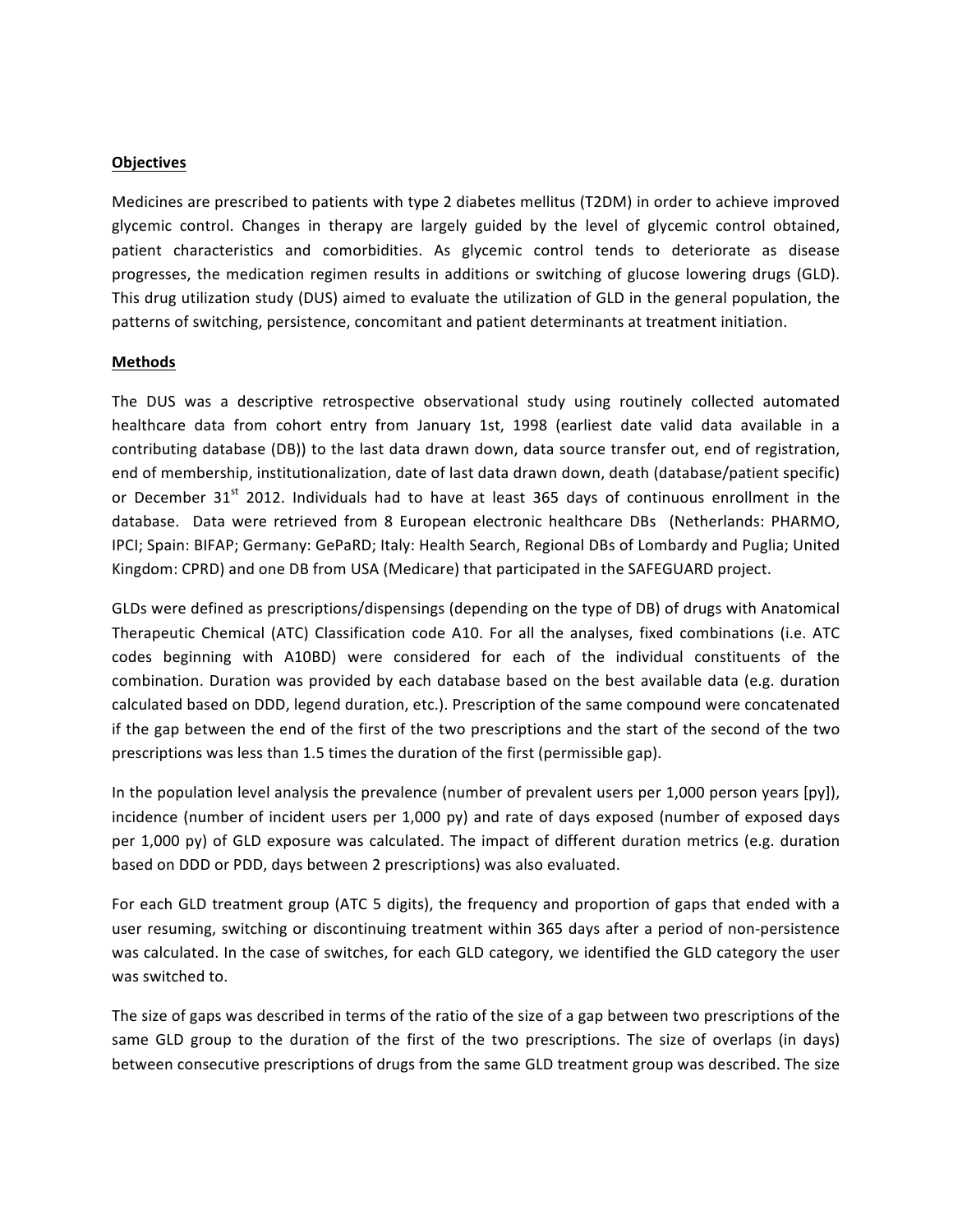of overlaps was also described in terms of the ratio of the size of a gap between two prescriptions of the same GLD group to the duration of the first of the two prescriptions.

For the analysis of patient determinant at each treatment initiation, only subjects starting treatment with an A10B (NIBGLD) or a combination of an A10B and A10A (insulin) prescription after 365 days from cohort entry were considered. Patients starting only with A10A prescriptions were excluded from the analysis. The prevalence of all covariates and drugs predefined in the study as relevant for the comparative studies was assessed at the time of the first prescription of the drugs of interest (ATC: A10B) at ATC at 5 digits (therapeutic group) or at ATC at 7 digits level (individual compound). The start date of the first prescription was defined as the index date. The presence of covariates was assessed in different time frames:, 365, 730, 1095 days and anytime before the index date.. For diseases where prescriptions could be used as proxies, the prevalence was calculated using the prescription and the diagnosis, whatever was available. An event was considered as "history of it" if the date of the event was before but not equal to the start date of the prescription. A descriptive analysis of the main characteristics of the subjects was performed.

For all analyses performed in SAFEGUARD, the distributed network approach was followed using. Jerboa. Jerboa is a common standardized and centrally prepared Java script used to locally generate analytical dataset. The dataset were centrally analyzed in OCTOPUS, a Remote Research Environment. STATA and SAS software were used for the descriptive analysis.

### **Results**

Metformin had the highest prevalence (3.9 to 15.9 users/1000py in European (EU) DBs and 170.6 users/1000py in Medicare) and incidence (3.5 to 8.1/1000py and 142.0/1000py respectively) followed by sulfonylureas. Sulfonylureas were preferred over metformin before 2002. The fixed combination metformin+sulfonylureas was consistently higher in the Italian DBs compared to the rest of DBs (3.0 to 4.9 vs. 0.1 to 0.9 users/1000py) as well as the use of acarbose, which increased after 2009 only in the Italian DBs. The use of sulfonylureas decreased progressively with time and TZD decreased after 2005-2007 in all DB, especially in terms of incidence and mainly rosiglitazone. Sitagliptin and exenatide were the most frequently used incretin-based therapies. The use of all drugs increased with age.

In most data sources a large proportion of prescriptions had durations of approximately 1 month (28/30) days), 2 months (56/60 days) or 3 months (84/90 days). However in all data sources prescriptions of intermediate lengths were also observed. Regarding gap analysis, the results indicate that less than 75% of gaps between prescriptions were closed for most GLDs using the permissible gap size of 1.5 times the duration of the of the preceding prescription.

In those data sources able to calculate duration based on PDD (i.e. CPRD, PHARMO, IPCI, BIFAP), the rate of exposure was higher using the PDD compared to the DDD suggesting that for biguanides, for instance, the DDD tends to overestimate the PDD resulting in underestimation of prescription duration and more frequent non-closing of gaps between prescriptions. Across all data sources duration based on the difference between consecutive prescriptions resulted in the highest rate of exposed days.